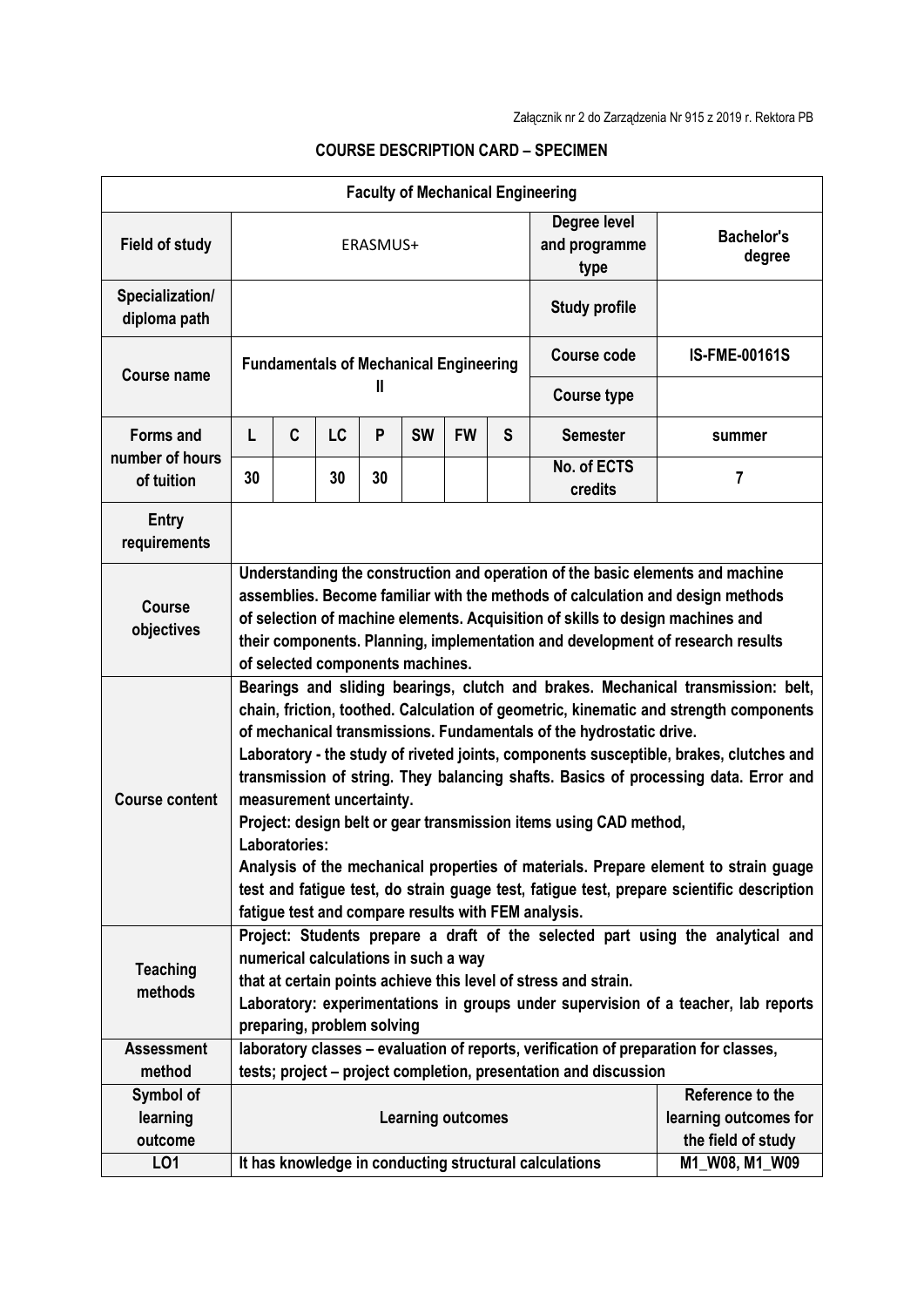|                                                                         | components and assemblies of machines                                                                                                                                                          |                                                |        |  |  |  |
|-------------------------------------------------------------------------|------------------------------------------------------------------------------------------------------------------------------------------------------------------------------------------------|------------------------------------------------|--------|--|--|--|
| LO <sub>2</sub>                                                         | Can determine the conditions for strength and stiffness and                                                                                                                                    |                                                |        |  |  |  |
|                                                                         | use them in the design of machine elements                                                                                                                                                     | M1_U19                                         |        |  |  |  |
|                                                                         | Able to perform the calculations required for the selection of<br>LO <sub>3</sub>                                                                                                              |                                                |        |  |  |  |
|                                                                         | standardized and catalog of machines                                                                                                                                                           | M1_U14, M1_U15                                 |        |  |  |  |
| <b>LO4</b>                                                              | Is able to design parts and assemblies machines                                                                                                                                                | M1_U10, M1_U14,<br>M1_U17                      |        |  |  |  |
|                                                                         | He can work individually and in teams; He can estimate the                                                                                                                                     |                                                |        |  |  |  |
| LO <sub>5</sub>                                                         | time it takes to To accomplish the task assigned, the student                                                                                                                                  | M1_U02, M1_K02,                                |        |  |  |  |
|                                                                         | is aware of the responsibility for own work and willingness to                                                                                                                                 |                                                | M1_K03 |  |  |  |
|                                                                         | comply with the principles of teamwork                                                                                                                                                         |                                                |        |  |  |  |
| LO <sub>6</sub>                                                         |                                                                                                                                                                                                |                                                |        |  |  |  |
| Symbol of                                                               |                                                                                                                                                                                                | Type of tuition during<br>which the outcome is |        |  |  |  |
| learning                                                                | Methods of assessing the learning outcomes                                                                                                                                                     |                                                |        |  |  |  |
| outcome                                                                 |                                                                                                                                                                                                | assessed                                       |        |  |  |  |
| LO1                                                                     | printed design and final report, pre-lab tests, lab reports<br>grading                                                                                                                         | P, LC                                          |        |  |  |  |
| LO <sub>2</sub>                                                         | printed design and final report, pre-lab tests, lab reports<br>grading                                                                                                                         | P, LC                                          |        |  |  |  |
| LO <sub>3</sub>                                                         | printed design and final report                                                                                                                                                                | P                                              |        |  |  |  |
| LO4                                                                     | printed design and final report                                                                                                                                                                | P                                              |        |  |  |  |
| LO <sub>5</sub>                                                         | pre-lab tests, lab reports grading                                                                                                                                                             | LC                                             |        |  |  |  |
| LO <sub>6</sub>                                                         |                                                                                                                                                                                                |                                                |        |  |  |  |
|                                                                         | No. of hours                                                                                                                                                                                   |                                                |        |  |  |  |
|                                                                         | participation in project classes                                                                                                                                                               | 30                                             |        |  |  |  |
|                                                                         | participation in project classes                                                                                                                                                               | 45                                             |        |  |  |  |
|                                                                         | participation in laboratory classes                                                                                                                                                            | 30                                             |        |  |  |  |
| <b>Calculation</b>                                                      | preparation for laboratory classes                                                                                                                                                             | 45                                             |        |  |  |  |
|                                                                         | participation in student-teacher sessions                                                                                                                                                      | 20                                             |        |  |  |  |
|                                                                         |                                                                                                                                                                                                |                                                |        |  |  |  |
|                                                                         | TOTAL:                                                                                                                                                                                         |                                                |        |  |  |  |
|                                                                         | <b>HOURS</b>                                                                                                                                                                                   | No. of<br><b>ECTS</b><br>credits               |        |  |  |  |
| Student workload – activities that require direct teacher participation | 80                                                                                                                                                                                             | 2,5                                            |        |  |  |  |
|                                                                         | 150                                                                                                                                                                                            | 4,5                                            |        |  |  |  |
| <b>Basic references</b>                                                 | 1. Shigley J.E., Mischke C.R., Budynas R.G.: Mechanical Engineering Design<br>2. Darbyshire A.: Mechanical engineering: BTEC national engineering specialist units.<br>Newnes, Amsterdam, 2010 |                                                |        |  |  |  |
| <b>Supplementary</b><br>references                                      | 1. Beer F.P., Johnston E.R. Jr., DeWolf J.T.: Mechanics of Materials                                                                                                                           |                                                |        |  |  |  |
| Organisational<br>unit conducting<br>the course                         | <b>Department of Machine Construction and</b><br><b>Maintenance</b>                                                                                                                            | Date of issuing the<br>programme               |        |  |  |  |